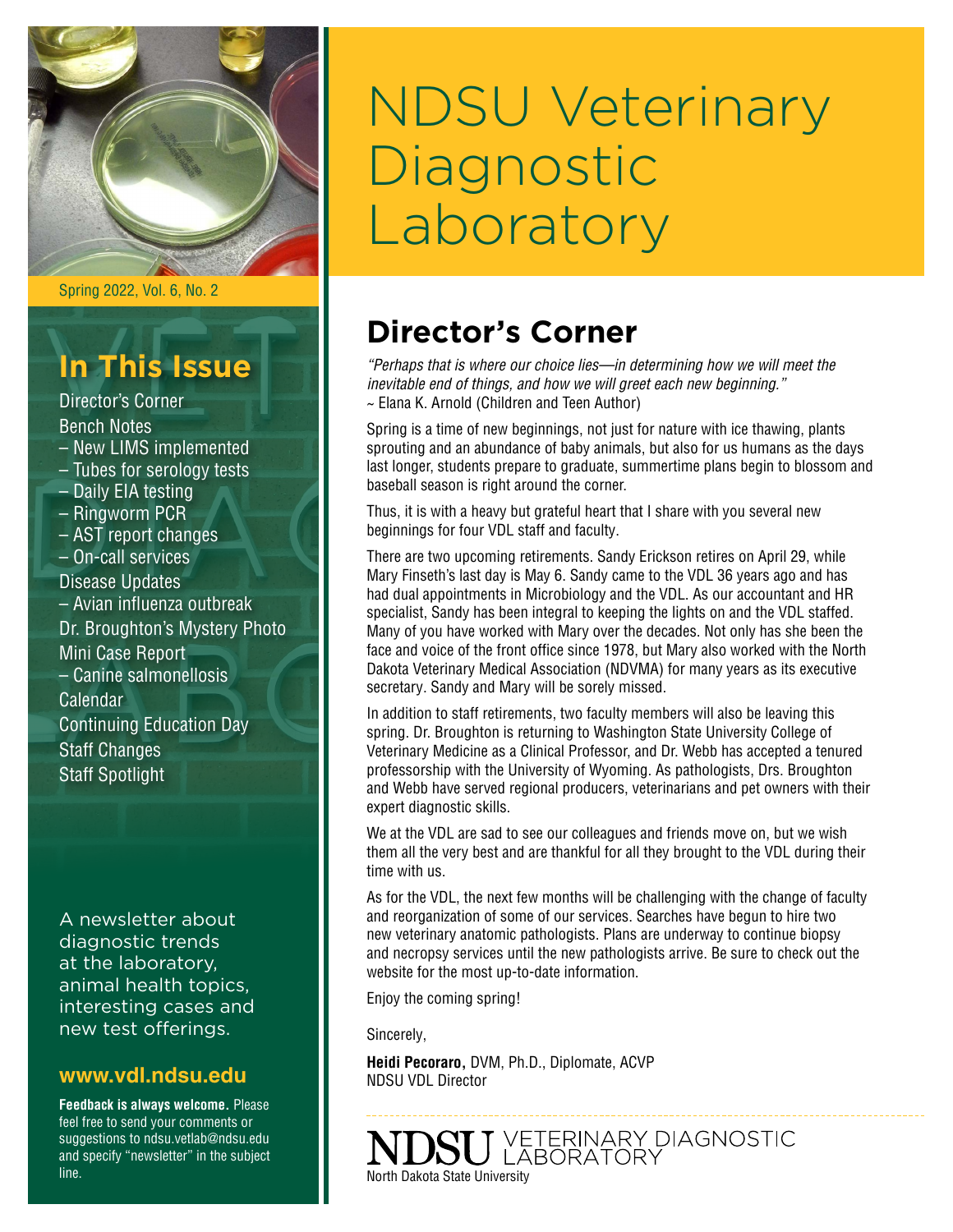# **Bench Notes**

**New LIMS implemented –** The new laboratory information management system, MATRIX, went live on March 14. Current clients should have received information on how to access the new system for sample submission and to see reports and invoices. If not, contact us to get you signed up.

**Tubes for serology tests –** Tubes used for serological testing (*Brucella*, EIA, Johne's, BLV, small ruminant lentivirus) should be 8.5 mL or smaller. Tubes that are 10 mL are incompatible with the centrifuge. If 10 mL tubes are the only tubes available to your clinic, please spin down the tubes in clinic and pour off the serum. The serum is the sample required for serologic testing.

**Daily EIA testing –** From March through September, equine infectious anemia (EIA or Coggins) testing will be performed daily. Be sure to follow the latest USDA collection and submission regulations. The VDL submission guide can be found at [www.vdl.ndsu.edu/wp-content/](http://www.vdl.ndsu.edu/wp-content/uploads/2020/01/EIA-test-changes-1-15-20.pdf) [uploads/2020/01/EIA-test-changes-1-15-20.pdf](http://www.vdl.ndsu.edu/wp-content/uploads/2020/01/EIA-test-changes-1-15-20.pdf)

**Ringworm/Dermatophyte PCR –** Due to inadequate sample recovery and concerns of bristle effects on PCR, toothbrush submissions for PCR will be rejected and a culture will be ordered automatically. Samples of skin, hair, scabs or scrapings MUST be placed in a sterile tube or container with a secure top, such as a red-top tube, for PCR testing. The container should then be placed in a well-sealed bag to ensure containment. If both a toothbrush sample and sealed container are submitted, PCR can be requested on the sample in the sealed container and the toothbrush will be stored and disposed of as usual.

**AST report changes –** In the coming weeks, you may notice changes to the display and number of antimicrobials included on your antimicrobial susceptibility test (AST) reports. We no longer report antimicrobials for which intrinsic resistance (resistance patterns that exist in most bacteria of a certain species) is known. We now report only those antimicrobials which are clinically relevant and are recommended for first-line treatment.

Reporting intrinsic resistance makes an isolate appear alarmingly resistant, while in fact the isolate has a normal resistance pattern for the bacterial species. Additionally, when an organism appears more resistant, it might be more tempting to reach for a drug with a higher level of action than is required to treat the infection. Most reports will now have an expanded comment which specifies the host species interpretations used for the AST result and provides information about intrinsic resistance patterns. If warranted or desired for another reason by the clinician, we may be able to provide additional antimicrobial results upon request. Contact the laboratory with any questions.

**On-call services –** The emergency on-call service will no longer be available after Sunday, May 1. If there is significant death loss in a herd or flock, please email the pathologist at ndsu.vetlab.path[@ndsu.](mailto:heidi.pecoraro@ndsu.edu) [edu](mailto:heidi.pecoraro@ndsu.edu) with details. Emails will be checked over weekends and holidays and emergency autopsies will be performed on a case-by-case basis. There is an overnight depository walk-in cooler located on the receiving dock that is available for secure small animal and sample drop-off.

## Disease Updates

**Highly pathogenic avian influenza (HPAI)** is a foreign animal disease (FAD) that has been detected in commercial poultries, backyard flocks and wild birds in multiple states, including North Dakota. Because of economic and trading consequences of HPAI, the US is on high alert for this disease.

Clinical signs of HPAI include (from the UDSA Defend the Flock website, [www.aphis.usda.gov/aphis/ourfocus/](https://www.aphis.usda.gov/aphis/ourfocus/animalhealth/animal-disease-information/avian/defend-the-flock-program/defend-the-flock-program) [animalhealth/animal-disease-information/avian/defend](https://www.aphis.usda.gov/aphis/ourfocus/animalhealth/animal-disease-information/avian/defend-the-flock-program/defend-the-flock-program)[the-flock-program/defend-the-flock-program](https://www.aphis.usda.gov/aphis/ourfocus/animalhealth/animal-disease-information/avian/defend-the-flock-program/defend-the-flock-program)):

- $\blacksquare$  Sudden death without clinical signs
- $\blacksquare$  Lack of energy and appetite
- Decreased egg production or soft-shelled or misshapen eggs
- $\blacksquare$  Swelling of head, comb, eyelid, wattles and hocks
- $\blacksquare$  Purple discoloration of wattles, comb and legs
- $\blacksquare$  Nasal discharge, coughing and sneezing
- **n** Incoordination
- **n** Diarrhea

If any of these signs are noted in a flock, it is extremely important to contact the state veterinarian's office to make sure the proper FAD investigation procedures are followed and samples are properly collected and submitted for testing to both a National Animal Health Laboratory Network (NAHLN) laboratory and the National Veterinary Services Laboratory (NVSL).

The NDSU-VDL is a level-2 NAHLN laboratory and is prepared to test for HPAI.

The CDC has said the recent detections do not present an immediate public health concern.

## **Dr. Broughton's Mystery Photo**



Front hooves from a 7-year-old horse.

**Possible causes for this condition?**

Visit the VDL Website [\(www.vdl.ndsu.edu\)](http://www.vdl.ndsu.edu) to see the answers and read more about the case.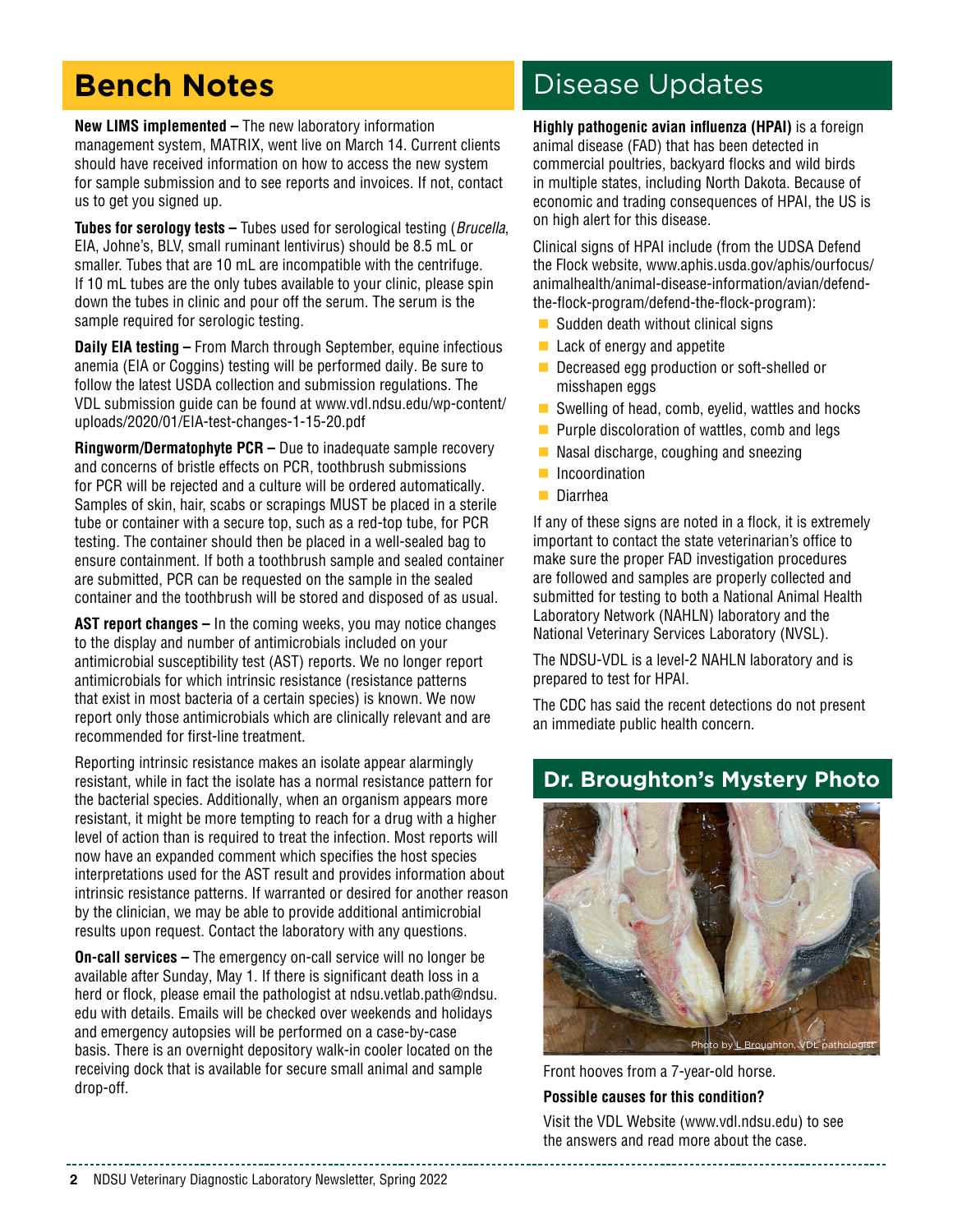## **Mini Case Reports**

**MINI-CASE.** *Salmonella* **colonies growing on differential medias used to identify Gram negative bacterial species.** (Photo by K. Maddock).

Kelli Maddock, MS, MLS(ASCP)<sup>cM</sup>M, NDSU-VDL Microbiology and Biosafety Level 3 Section Head

*Salmonella* was the cause of diskospondylitis (infection of a spinal cord disc) in a 7-yearold, neutered male Boxer mixed breed dog. The animal was initially treated empirically for urinary tract infection but presented to the clinic two weeks later for hyperreactivity to touch. Due to suspicion of diskospondylitis, the clinic requested *Brucella canis* RSAT testing to ruleout brucellosis. Blood and urine cultures were also requested.

After 24-hours of growth, urine culture plates revealed a grey, non-lactose fermenting organism that was identified as *Salmonella*  species by Matrix-Assisted Laser Desorption

Time-of-Flight (MALDI-TOF) Mass Spectrometry. A direct analysis of blood culture sediment via MALDI-TOF and later blood culture plates also yielded *Salmonella* spp.

Although treatment of *Salmonella* infections from enteric sources is not recommended due to risk of increased antimicrobial resistance, prolonged shedding of the organism and lack of *in vivo* efficacy, when systemic infection is involved, antibiotic treatment is appropriate.

Antimicrobial susceptibility testing was performed and the animal recovered. It is thought that the exposure to *Salmonella* occurred through ingestion of raw eggs served over dry kibble.

Diskospondylitis is most often reported in young to middle-aged dogs, particularly large breeds. The infection starts from bacterial invasion into circulating blood due to penetrating wounds, injections or spinal surgery. Clinically, the animal typically presents with depression, anorexia, fever, weight loss, hyperaesthesia (excessive physical sensitivity) and paresis/paralysis (Plessas, I.N. et al, 2013). *B. canis* serology testing is recommended along with blood and urine cultures. The most common causes of diskospondylitis are *Staphylococcus pseudintermedius, B. canis, Streptococcus* spp., *Escherichia coli* or fungal isolates (Markey, B. et al 2013).

## **Calendar:** Spring-Summer Closures

**April 15** – Good Friday **May 30** – Memorial Day

**July 4** – Independence Day **September 5** – Labor Day



Because *B. canis* is a biosafety level-3 organism with zoonotic potential, it was critically important for laboratory personnel safety that this submission included a complete case history to ensure higher-level handling of samples. A complete case history also aids the laboratory in choosing appropriate culture growth medium and in interpretation of test results.

For blood culture and other microbiology resources, please visit our website [\(vdl.ndsu.edu/microbiology](https://www.vdl.ndsu.edu/microbiology/)).

#### References

- 1. Plessas IN, Jull P, Volk HA. A case of canine discospondylitis and epidural empyema due to *Salmonella* species. Can Vet J. 2013 Jun;54(6):595-98.
- 2. Markey B, Leonard F, Archembault M, Cullinane A, Maguire D. Clinical veterinary microbiology. 2nd edition. Great Britain: Mosby Elsevier; 2013.

## **June 10, 2022 Continuing Education Day**

VDL is organizing a continuing education day with approved RACE credits. We will have experts talk on small and large ruminant medicine and nutrition.

**Bison Herd Health Cattle and Bison Nutrition Small Ruminant Medicine Ruminant Parasitology**



Go to [vdl.ndsu.edu](http://vdl.ndsu.edu) for more information.